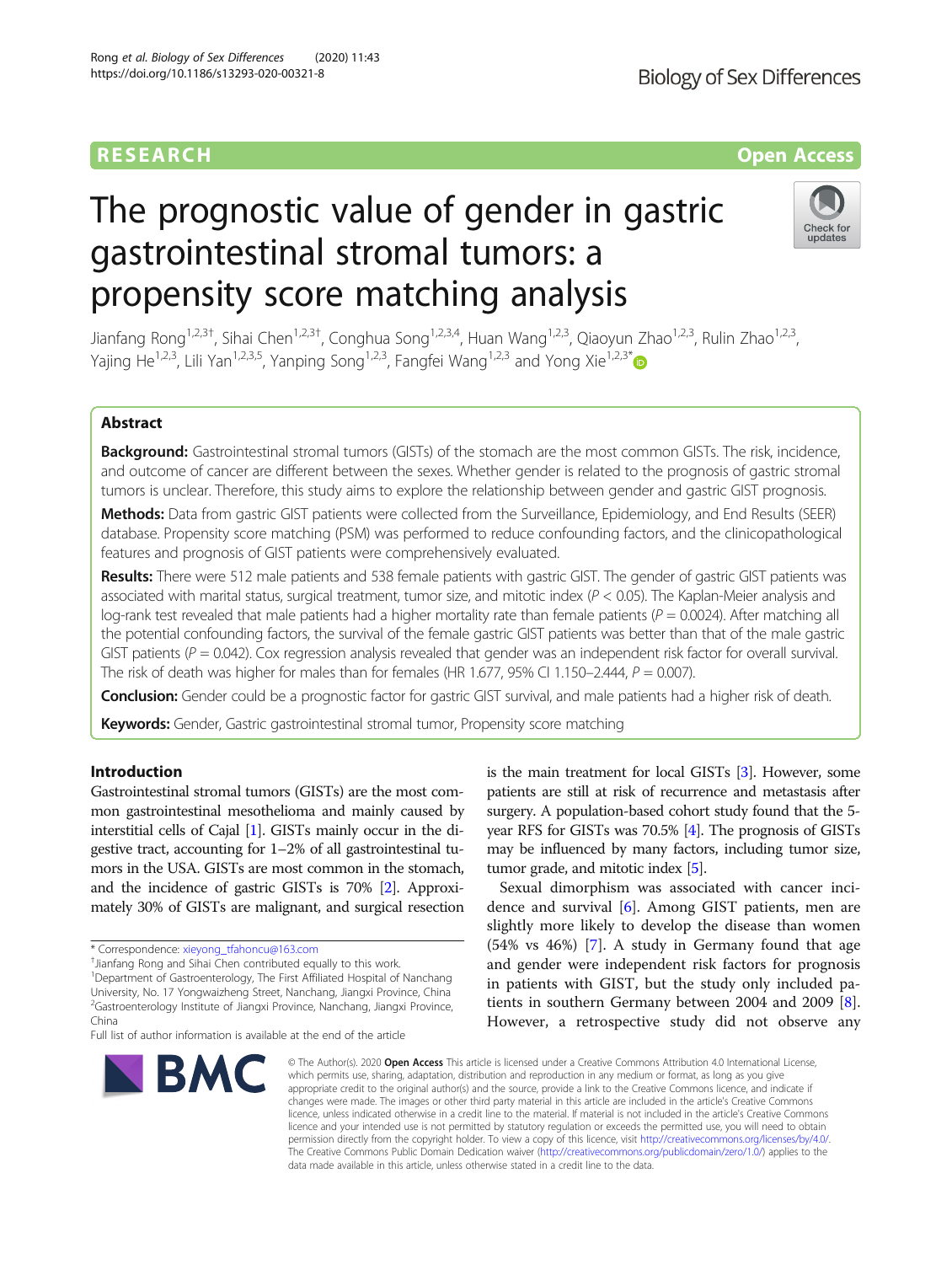<span id="page-1-0"></span>effect of gender on the prognosis of GIST [\[9](#page-6-0)]. Nevertheless, these studies were both retrospective studies, and the reliability of their statistical results may be weakened because other factors affecting prognosis may also vary significantly among patients of different genders. The latest data on the prognosis of gastric GISTs are still insufficient.

Therefore, this study collected gastric GIST data from 2010 to 2016 through the SEER database and used the propensity score matching (PSM) method to explore the relationship between the gender and prognosis of patients with gastric GISTs.

# Patients and methods

## Data source

The data we used was collected from the SEER database, which consists of 18 population-based cancer registries covering approximately 30% of cancer cases in the USA [[10\]](#page-6-0). The SEER database collects data on patient demographics and clinical information through a populationbased registry. The database is available for public cancer research and does not contain personal identifiers.

#### Patient selection process

Clinical information of gastric stromal tumors was extracted using the SEER\*Stat software (version 8.3.2). In this study, we searched the SEER database and identified a total of 6451 gastric GIST patients from 2010 to 2016 with the diagnostic code ICD-O-8936. Patients with pathological staging that were not classified by the 7th edition [2010] TNM staging system of the American Joint Committee on Cancer (AJCC) were excluded. The exclusion

criteria included the following: unknown grade information, lack of stage information, unknown tumor size, missing mitotic index information, and unknown race information. The patient selection criteria was outlined in Fig. 1.

Data on patient demographics and clinical information were obtained through the SEER database, including the following information: age, race, marital status, gender, grade, year of diagnosis, tumor size, surgical status, and mitotic index. To better analyze the data of gastric GIST patients, the patients were divided into male and female groups by gender. Race was classified as white, black, and other races; marital status was classified as married and unmarried. The tumor grade was classified into well differentiated, moderately differentiated, poorly differentiated, and undifferentiated. Gastric GIST treatment was classified into a surgical treatment group and a nonsurgical treatment group, and tumor sizes were classified as less than 2.0, 2.1 to 5.0, 5.1 to 10.0, and greater than 10.0 cm. The mitotic index was classified as less than 5, 6 to 10, and more than 10 (per 50 HPF).

## Propensity score matching

Propensity score analysis is a method to effectively adjust the confounding factors in retrospective observation studies to improve the comparability between groups [[11\]](#page-6-0). To eliminate the differences in covariates between the two groups of patients, we performed propensity score matching. Propensity scores were obtained using a logistic regression model with age, race, marital status, surgical treatment, tumor grade, tumor size, and mitotic

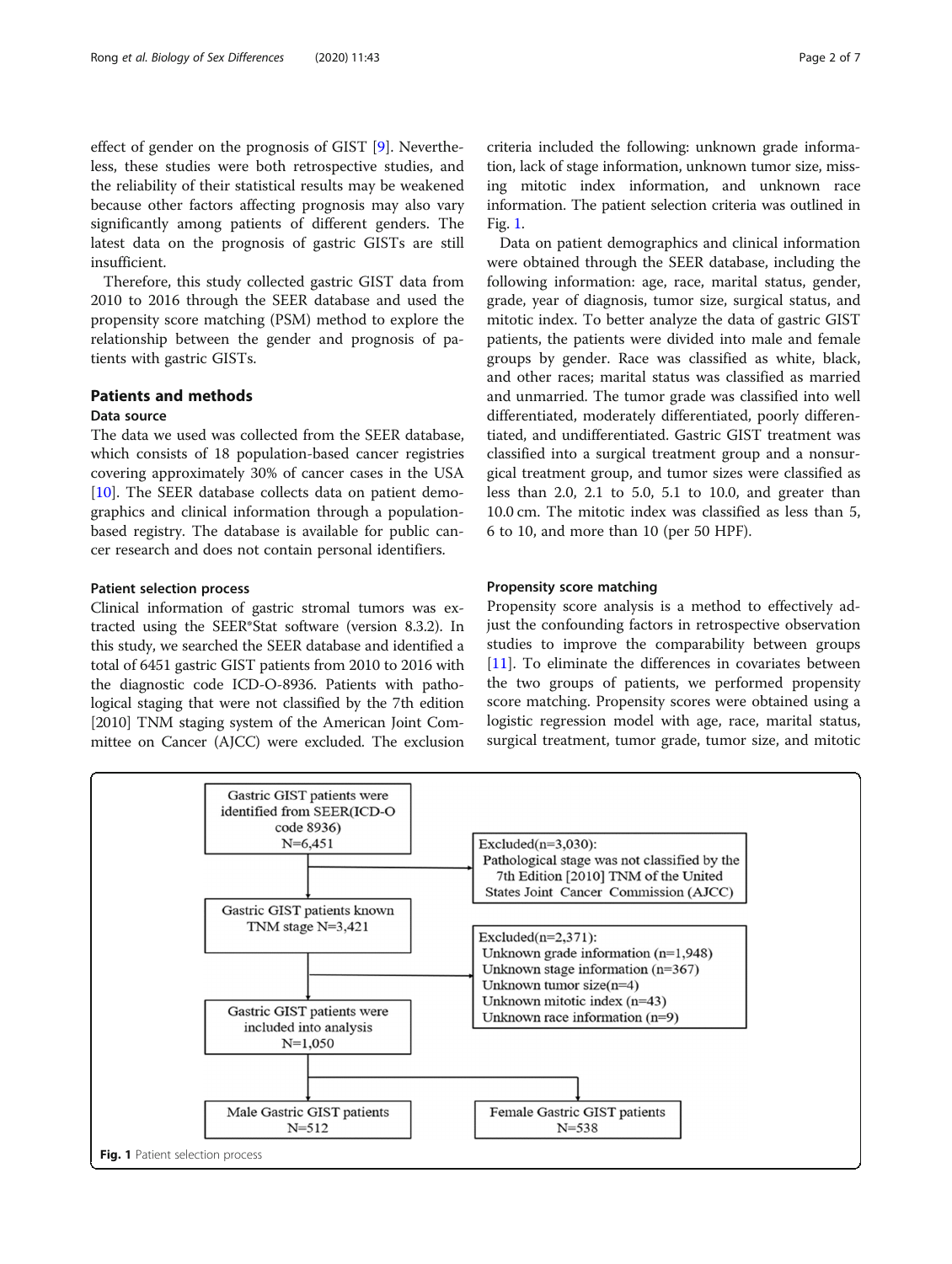<span id="page-2-0"></span>index in order to provide a one-to-one match between the male and female groups.

#### Statistical analysis

The data were analyzed using SPSS Statistics version 21.0 (SPSS Inc., Chicago, IL) and R Statistical Computing Environment (R Foundation for Statistical Computing, Vienna, Austria). Continuous variables are expressed as the mean and standard deviation, and categorical data are expressed as counts and percentages for survival analysis. The baseline characteristics and group differences were compared using Pearson's chi-square test for proportions. Survival analysis was performed using the Kaplan-Meier method (with the log-rank test) and the Cox proportional hazards model. Survival was estimated in months from the date of the diagnosis of gastric GIST to the date of death (for nonsurvivors) or the last follow-up (for survivors).  $T$  test was used for continuous variables.  $P$  value  $< 0.05$  was considered statistically significant. All P values were two-tailed, and all confidence intervals (CIs) were 95% CIs.

# Results

Clinicopathological characteristics of gastric GIST patients As shown in Fig. [1,](#page-1-0) gastric GIST patients from 2010 to 2016 were selected from the SEER database, and there were 1050 eligible patients, including 512 male patients (48.8%) and 538 female patients (51.2%). The detailed clinicopathological characteristics of patients of different genders are shown in Table 1. Among these patients, the mean age of male patients was 64.6, and the mean age of female patients was 63.6. Most tumors are well differentiated, and a mitotic index less than 5/50 HPF accounted for 80.0%. The gender of gastric GIST patients was associated with marital status, surgical treatment, tumor size, and mitotic index ( $P < 0.05$ ). Notably, male patients were more likely to be married (62.7%), while the female patient group had the highest proportion (49.3%) of unmarried patients. Compared with the female group, the male group was less likely to undergo surgical treatment (95.9% vs 98.1%), more likely to have large tumors (> 10.0 cm) (24.0% vs 16.4%), and more likely to have a

Table 1 Characteristics of the gastric GIST patients before and after propensity score matching

| Characteristic            | Before matching |                     |                       |           | After matching      |                       |           |
|---------------------------|-----------------|---------------------|-----------------------|-----------|---------------------|-----------------------|-----------|
|                           | Total, n (%)    | Male, $n = 512$ (%) | Female, $n = 538$ (%) | $P$ value | Male, $n = 448$ (%) | Female, $n = 448$ (%) | $P$ value |
| Age (years)               | 1050            | $64.6 \pm 13.0$     | $63.6 \pm 14.0$       | 0.230     | $64.7 \pm 13.0$     | $64.3 \pm 13.3$       | 0.671     |
| Race                      |                 |                     |                       | 0.858     |                     |                       | 0.501     |
| Others                    | 139 (13.2)      | 65 (12.7)           | 74 (13.8)             |           | 56 (12.5)           | 68 (15.2)             |           |
| White                     | 651 (62.0)      | 321 (62.7)          | 330 (61.4)            |           | 285 (63.6)          | 274(61.1)             |           |
| Black                     | 260 (24.8)      | 126 (24.6)          | 134 (13.8)            |           | 107 (23.9)          | 106 (23.7)            |           |
| Marital status            |                 |                     |                       | < 0.001   |                     |                       | 0.070     |
| Married                   | 594 (56.6)      | 321 (62.7)          | 273 (50.7)            |           | 279 (62.3)          | 239 (53.3)            |           |
| Unmarried                 | 456 (43.4)      | 191 (37.3)          | 265 (49.3)            |           | 169 (37.7)          | 209 (46.7)            |           |
| Grade                     |                 |                     |                       | 0.291     |                     |                       | 0.929     |
| Well differentiated       | 531 (50.6)      | 247 (48.2)          | 284 (52.8)            |           | 230 (51.3)          | 222 (49.6)            |           |
| Moderately differentiated | 315 (30.0)      | 154(30.1)           | 161 (29.9)            |           | 137 (30.6)          | 140 (31.2)            |           |
| Poorly differentiated     | 90(8.6)         | 48 (9.4)            | 42 (7.8)              |           | 39 (8.7)            | 39 (8.7)              |           |
| Undifferentiated          | 114 (10.8)      | 63 (12.3)           | 51 (9.5)              |           | 42 (9.4)            | 47 (10.5)             |           |
| Surgical treatment        |                 |                     |                       | 0.032     |                     |                       | 1.000     |
| No surgery                | 31(3.0)         | 21(4.1)             | 10(1.9)               |           | 8(1.8)              | 8(2.0)                |           |
| Underwent surgery         | 1019 (97.0)     | 491 (95.9)          | 528 (98.1)            |           | 440 (98.2)          | 440 (98.0)            |           |
| Tumor size                |                 |                     |                       | 0.001     |                     |                       | 0.145     |
| $\leq 2$ cm               | 174 (16.6)      | 68 (13.3)           | 106 (19.7)            |           | 67 (15.0)           | 85 (19.0)             |           |
| $2.1 - 5.0$ cm            | 410 (39.0)      | 190 (37.1)          | 220 (40.9)            |           | 181 (40.4)          | 185 (41.3)            |           |
| $5.1 - 10$ cm             | 255 (24.3)      | 131 (25.6)          | 124 (23.0)            |           | 121 (27.0)          | 95 (21.2)             |           |
| $>10$ cm                  | 211 (20.1)      | 123 (24.0)          | 88 (16.4)             |           | 79 (17.6)           | 83 (18.5)             |           |
| Mitotic index/50 HPF      |                 |                     |                       | 0.044     |                     |                       | 0.194     |
| $\leq$ 5                  | 840 (80.0)      | 394 (77.0)          | 446 (82.9)            |           | 348 (77.7)          | 368 (82.2)            |           |
| $6 - 10$                  | 86 (8.2)        | 46 (8.9)            | 40(7.4)               |           | 44 (9.8)            | 31(6.9)               |           |
| >10                       | 124 (11.8)      | 72 (14.1)           | 52 (9.7)              |           | 56 (12.5)           | 49 (10.9)             |           |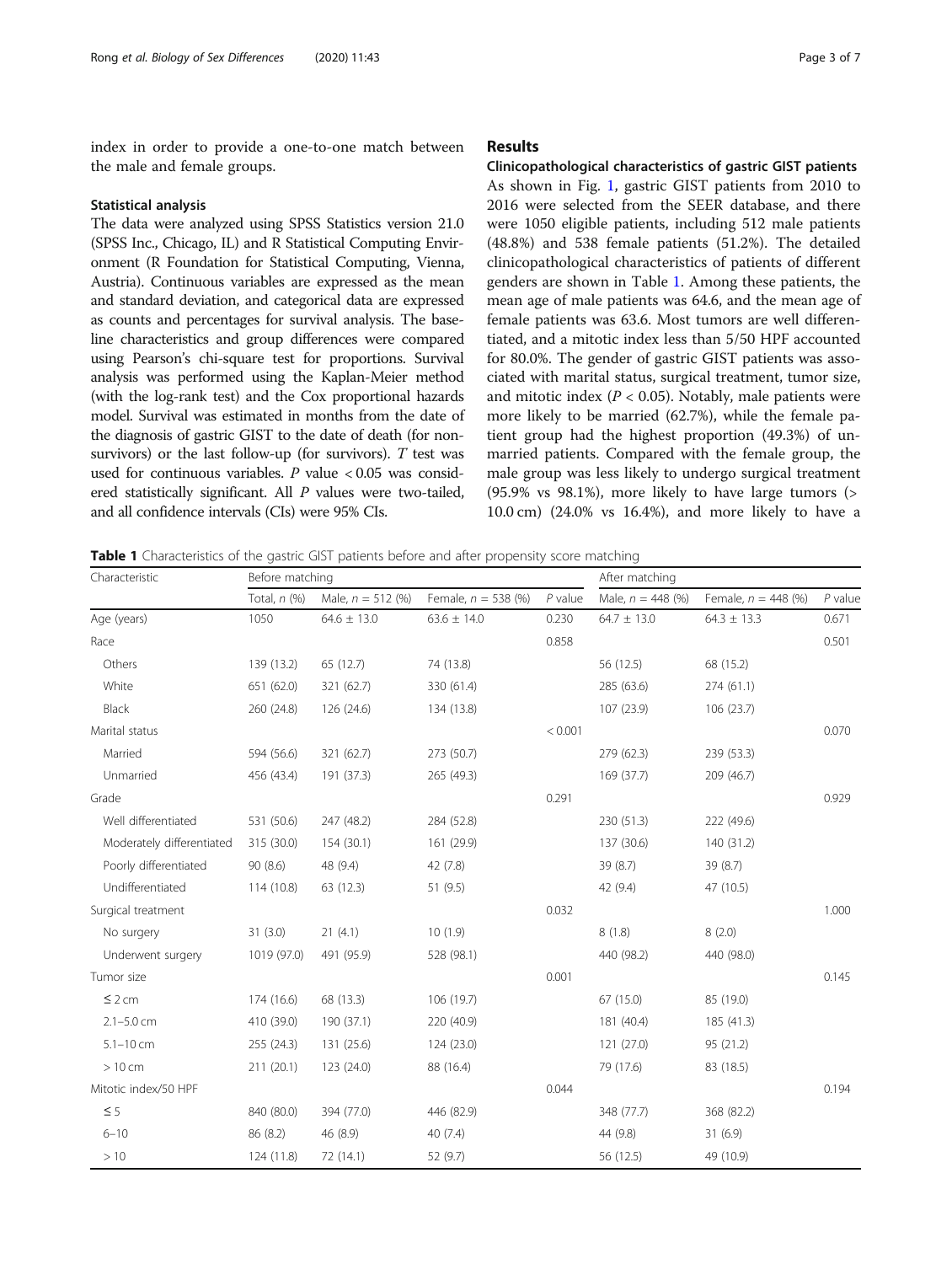mitotic index greater than 10/50 HPF (14.1% vs 9.7%). Age, race, and grade were similar between the two groups.

The PSM method was used to reduce the influence of confounding factors. The data of gastric GIST patients selected in the SEER database were used for propensity score matching (Fig. 2). Before propensity score matching, compared with female patients, male patients were more likely to not undergo surgery, less likely to have tumor sizes smaller than 2 cm, and more likely to have a mitotic index greater than 10/ 50 HPF (Table [1](#page-2-0)). However, after property score matching, all baseline variable matches between 448 male patients and 448 female patients were completely balanced  $(P > 0.05)$ .

# Effect of gender on the overall survival of gastric GIST patients

The Kaplan-Meier analysis and log-rank test revealed that male patients had a higher mortality rate than female patients  $(P = 0.0024)$  (Fig. [3a](#page-4-0)). Propensity score matching was performed to minimize any bias regarding age, race, marital status, surgical treatment, tumor grade, tumor size, and mitotic rate. After matching all the potential confounding factors, the survival of the female gastric GIST patients was still better than that of the male gastric GIST patients  $(P = 0.042)$  (Fig. [3b](#page-4-0)).

# Gender as an independent prognostic factor for predicting OS in gastric GIST patients

To assess the prognostic value of gender in predicting OS in patients with gastric GIST, we performed a multivariate analysis to determine its effects. The Cox proportional hazards model confirmed that gender, age, race, marital status, grade, and mitotic index were independent predictors of OS in patients with gastric GIST (Table [2\)](#page-5-0). In the Cox regression model, the risk of OS was higher for males than for females (HR 1.677, 95% CI 1.150–2.444,  $P = 0.007$ ). Gender is an independent prognostic factor for predicting OS in gastric GIST patients. Further analysis of gastric GIST data of different genders using the Cox model, we found that among male patients, the mitotic counts of 6–10/50 high power field (HPF) group had a greater risk than the < 5/50 HPF group. However, among female patients, there was no significant difference in risk between the two groups (P > 0.05) (Supplementary Table [1](#page-5-0)).

# **Discussion**

Gastrointestinal stromal tumors (GISTs) can occur anywhere in the digestive tract but are most common in the stomach (60–70%) and small intestine (25–30%) [[2,](#page-6-0) [12](#page-6-0)]. Local GISTs are mainly treated by surgery. Adjuvant treatment is not required for low-risk and intermediaterisk GISTs or high-risk GISTs that are sensitive to imatinib [\[13\]](#page-6-0). Approximately 30% of GISTs are malignant, and their complex biological behavior is related to the malignant transformation of the tumor, so the prognosis

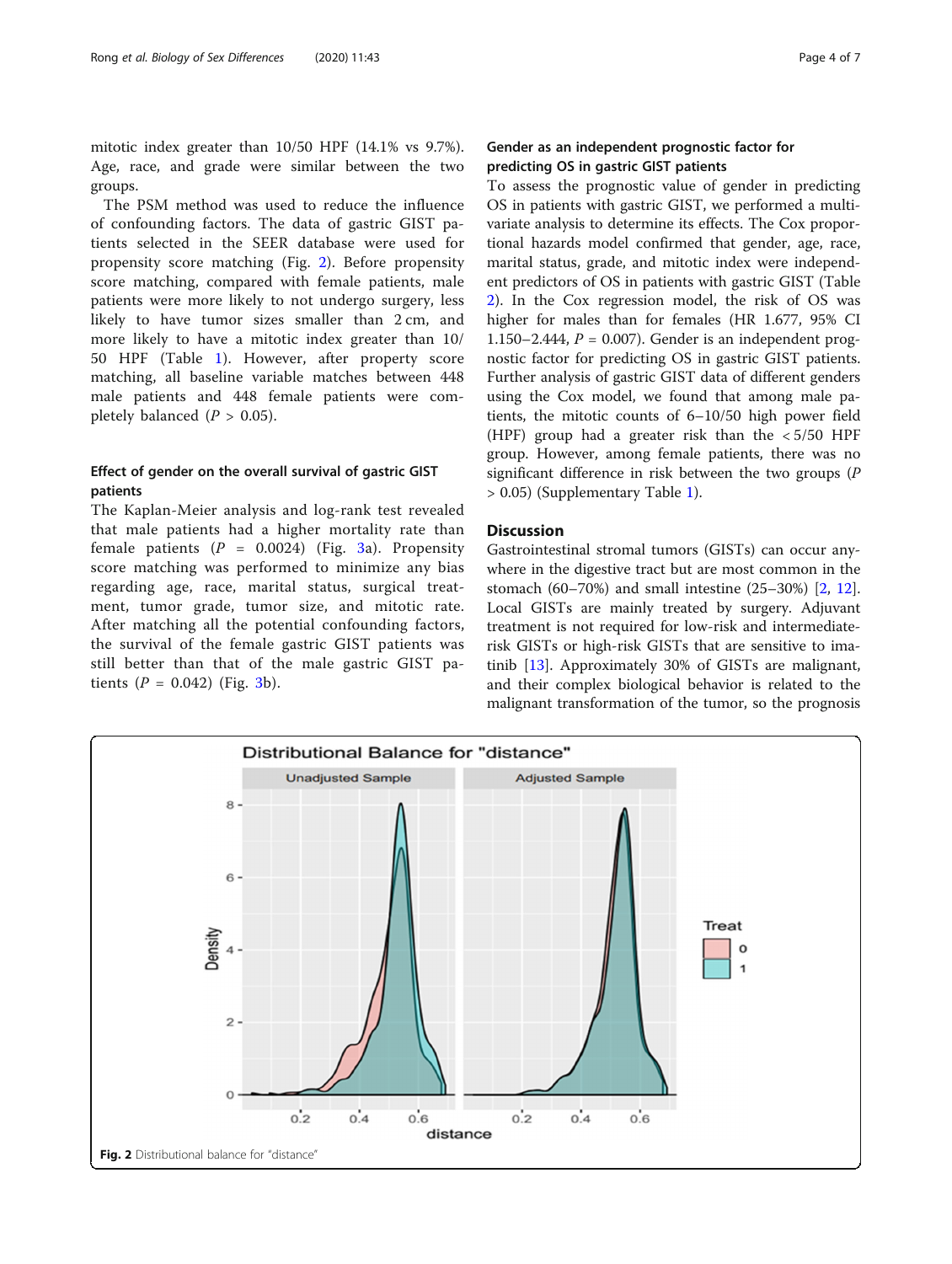<span id="page-4-0"></span>

of patients cannot be determined by only a few factors [[14\]](#page-6-0). A retrospective study did not observe the effect of gender on the prognosis of GISTs [\[9](#page-6-0)]. However, in this study, we found that gender is an independent predictor of gastric GIST prognosis, and male patients have a higher risk of death than female patients. To the best of our knowledge, this is the first study to study the relationship between gender and gastric GIST prognosis through PSM, and the sample size was relatively large.

This study collected data from the SEER database of 1050 gastric GIST patients. Male patients and female patients showed significant differences in marital status, surgical treatment, tumor size, and mitotic index. Compared with the female gastric GIST, male patients had the highest proportion of married, less likely to undergo surgical treatment  $(95.9\% \text{ vs } 98.1\%)$ , more likely to have large tumors  $(>10.0$ cm) (24.0% vs 16.4%), and have a mitotic index greater than 10/50 HPF (14.1% vs 9.7%). So, we performed a propensity score matching to avoid these confounding factors affecting the credibility of our results. At present, the prognostic assessment of GISTs is mainly based on the NIH consensus, which is based on tumor size, mitosis number, and tumor location but does not include age, gender, ethnicity, surgical treatment, or other factors [\[5\]](#page-6-0). Zhang et al. found that gender, tumor location, size, mitotic number, and rupture were associated with recurrence of GISTs [\[15\]](#page-6-0). In a previous study, Song and Tian found that marital status is a prognostic factor affecting the survival of GIST patients [[16\]](#page-6-0). We found that the prognosis of gastric GIST was related to gender and marital status, which was consistent with the findings of the previous studies [[16,](#page-6-0) [17](#page-6-0)].

After property score matching, all baseline variables between male patients and female patients were completely balanced, and we found that male patients had a higher risk of death than female patients. The result of our study is consistent with that of a previous study [\[8](#page-6-0)]. The correlation between gender differences and prognosis may be due to sex hormones. Sex hormone levels vary widely between men and women. Studies have found that sex hormones and their metabolites are involved in the development of many tumors, such as colorectal cancer, prostate cancer, breast cancer, and lung cancer [\[18](#page-6-0)–[21\]](#page-6-0). The sex hormone signaling pathway may affect cancer susceptibility and the tumor microenvironment through a variety of mechanisms [[22\]](#page-6-0). For example, fat-soluble steroid hormones act on intracellular receptors, causing their receptors to shuttle through the nucleus, affecting DNA methylation and chromatin conformation [[23\]](#page-6-0). Sex hormones also regulate angiogenesis and inflammation, affecting cancer progression between the sexes. ERβ levels are usually reduced in cancer, and continuous ERβ expression is a marker of good tumor prognosis. In many cases, higher estrogen signaling activates ER, providing a protective effect from tumors [\[24\]](#page-6-0). Studies found that estrogen played a key role in maintaining gastrointestinal epithelial barrier function, and estrogen may reduce the risk of gastrointestinal tumors [[25](#page-6-0), [26](#page-6-0)]. In addition, a retrospective study found that GIST estrogen receptor expression was negative, but the expression of progesterone (5.4%) and androgen (17.6%) receptors was observed in some GISTs [\[27](#page-6-0)].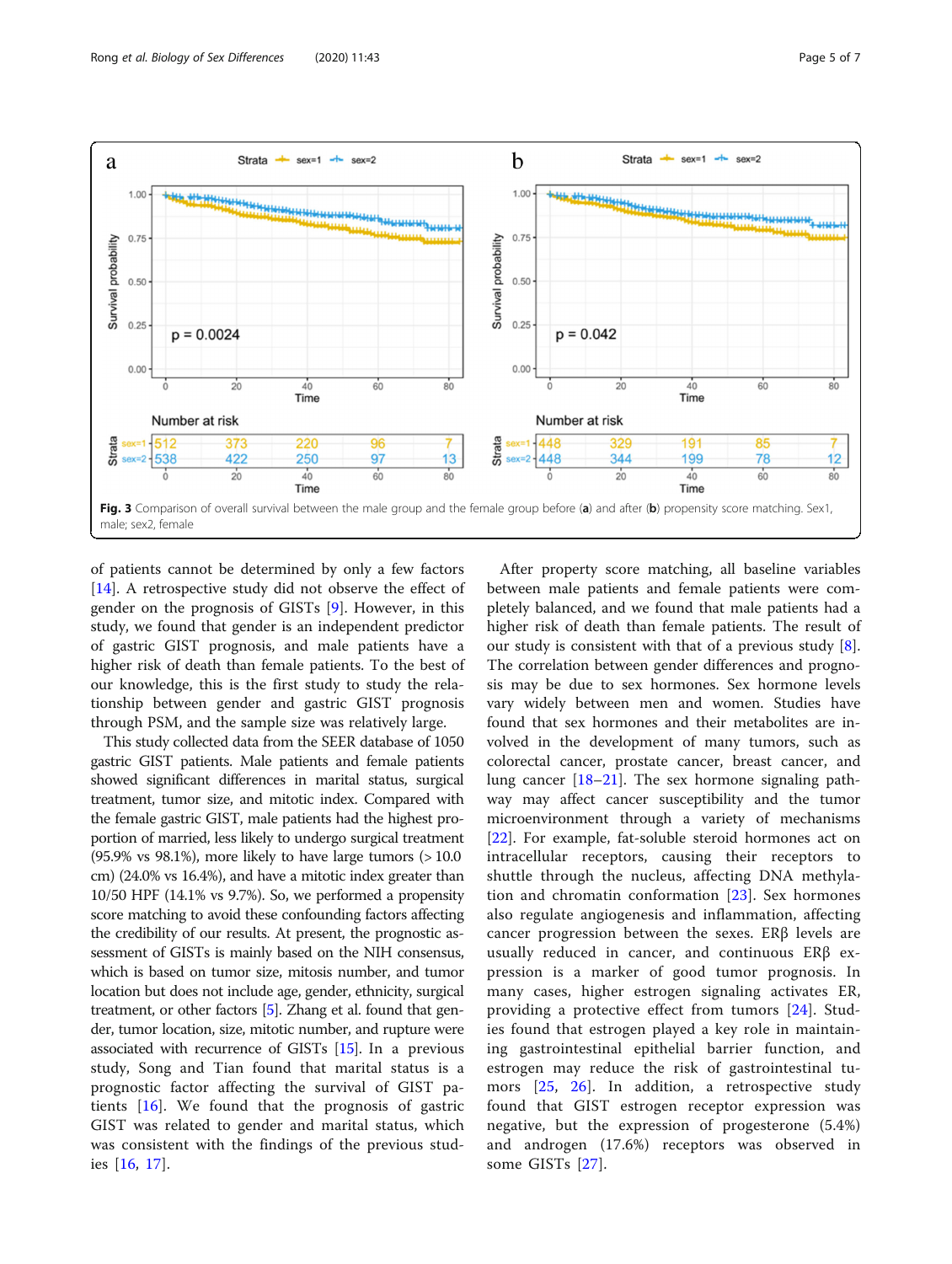| Characteristics           | Hazard ratio | 95% CI          | P value |
|---------------------------|--------------|-----------------|---------|
| Age (years)               | 1.078        | 1.058-1.098     | < 0.001 |
| Gender                    |              |                 |         |
| Female [ref]              |              |                 |         |
| Male                      | 1.677        | 1.150-2.444     | 0.007   |
| Race                      |              |                 |         |
| Others [ref]              |              |                 | 0.357   |
| White                     | 1.212        | $0.653 - 2.247$ | 0.543   |
| <b>Black</b>              | 1.978        | 1.015-3.856     | 0.045   |
| Marital status            |              |                 |         |
| Married [ref]             |              |                 |         |
| Unmarried                 | 1.589        | 1.091-2.315     | 0.016   |
| Grade                     |              |                 |         |
| Well differentiated [ref] |              |                 |         |
| Moderately differentiated | 1.027        | 0.649-1.624     | 0.910   |
| Poorly differentiated     | 1.864        | $1.031 - 3.370$ | 0.039   |
| Undifferentiated          | 2.974        | 1.724-5.131     | < 0.001 |
| Surgical treatment        |              |                 |         |
| No surgery [ref]          |              |                 |         |
| Underwent surgery         | 0.467        | $0.186 - 1.173$ | 0.105   |
| Tumor size                |              |                 |         |
| $\leq$ 2 cm [ref]         |              |                 |         |
| $2.1 - 5.0$ cm            | 0.658        | $0.372 - 1.163$ | 0.150   |
| $5.1 - 10$ cm             | 0.879        | $0.483 - 1.599$ | 0.673   |
| $>10$ cm                  | 0.945        | $0.485 - 1.842$ | 0.867   |
| Mitotic index (/50 HPF)   |              |                 |         |
| $\leq$ 5 [ref]            |              |                 |         |
| $6 - 10$                  | 1.762        | 1.000-3.103     | 0.050   |
| >10                       | 1.047        | $0.591 - 1.842$ | 0.875   |

<span id="page-5-0"></span>Table 2 Multivariate Cox regression analyses of prognostic factors in patients with gastric GIST after PSM

ref reference

We used a Cox model to predict risk factors affecting OS in patients with gastric GIST, and we found that gender is an independent prognostic factor for gastric GIST patients. A previous study revealed that gender was associated with GI bleeding, and male GIST patients were more likely to have GI bleeding. In addition, GI bleeding is a risk factor for poor prognosis in GIST patients, men with GIST are more likely to have GI bleeding, and women have a higher OS and CSS rates [\[17](#page-6-0), [28\]](#page-6-0). Currently, surgical resection is the main treatment for GISTs [\[3\]](#page-6-0). Even if the patient has undergone radical surgery, the recurrence rate is still 40–80% [[29](#page-6-0)]. Patients with uncontrollable gastrointestinal bleeding often require emergency surgery [[30](#page-6-0)]. In addition to surgical treatment, treatment with imatinib mesylate, a small molecule tyrosine kinase inhibitor, significantly improved the prognosis of GIST [[31](#page-6-0)].

GIST survival rates were higher in women than in men during imatinib treatment [\[32\]](#page-6-0). Similarly, in a confirmed case study of c-KIT, women had higher 5-year survival rates than men (75 to 52%) [[33](#page-6-0)].

Our research has some limitations. First, the data we collected from the SEER database are from American patients, so the results of the study cannot be generalized to other populations. Second, this was a retrospective study, and the SEER database lacks some treatment data, including information on targeted drug therapies such as imatinib, which is also important for survival analysis. Therefore, large, randomized, controlled studies are still needed.

# Perspectives and significance

In summary, based on the SEER database, we investigated for the first time the effect of gender on the survival of gastric GIST patients. We found that male gastric GIST patients have worse survival rates than female patients. Further research is still needed to clarify the specific mechanism of gender and gastric GIST prognosis. In addition, marital status and tumor grade are also independent risk factors that affect the prognosis of gastric GIST patients. In general, male gastric GIST patients are at greater risk, so the sooner male patients receive treatment, the better their prognosis will be. Identifying the gender differences between patients with gastric GIST is essential to increase the understanding of the more serious disease progression in male patients. In the clinical environment, doctors should pay attention to the treatment of male gastric GIST patients and strengthen their follow-up.

# Supplementary information

Supplementary information accompanies this paper at [https://doi.org/10.](https://doi.org/10.1186/s13293-020-00321-8) [1186/s13293-020-00321-8](https://doi.org/10.1186/s13293-020-00321-8).

Additional file 1: Table S1. Multivariate Cox regression analyses of prognostic factors in female and male patients with gastric GIST after PSM

#### Abbreviations

SEER: Surveillance, Epidemiology, and End Results; GIST: Gastrointestinal stromal tumor; PSM: Propensity score matching; CI: Confidence interval; HPF: High power field; HR: Hazard ratio; OS: Overall survival

#### Acknowledgements

No.

#### Authors' contributions

Yong Xie designed the research and controlled the structure and quality of the manuscript. Jianfang Rong and Sihai Chen proposed the study, collected and analyzed the data, and wrote the first manuscript draft. Conghua Song, Huan Wang, Qiaoyun Zhao, Rulin Zhao, Lili Yan, Yanping Song, and Fangfei Wang enriched and improved the discussion section. The authors read and approved the final manuscript.